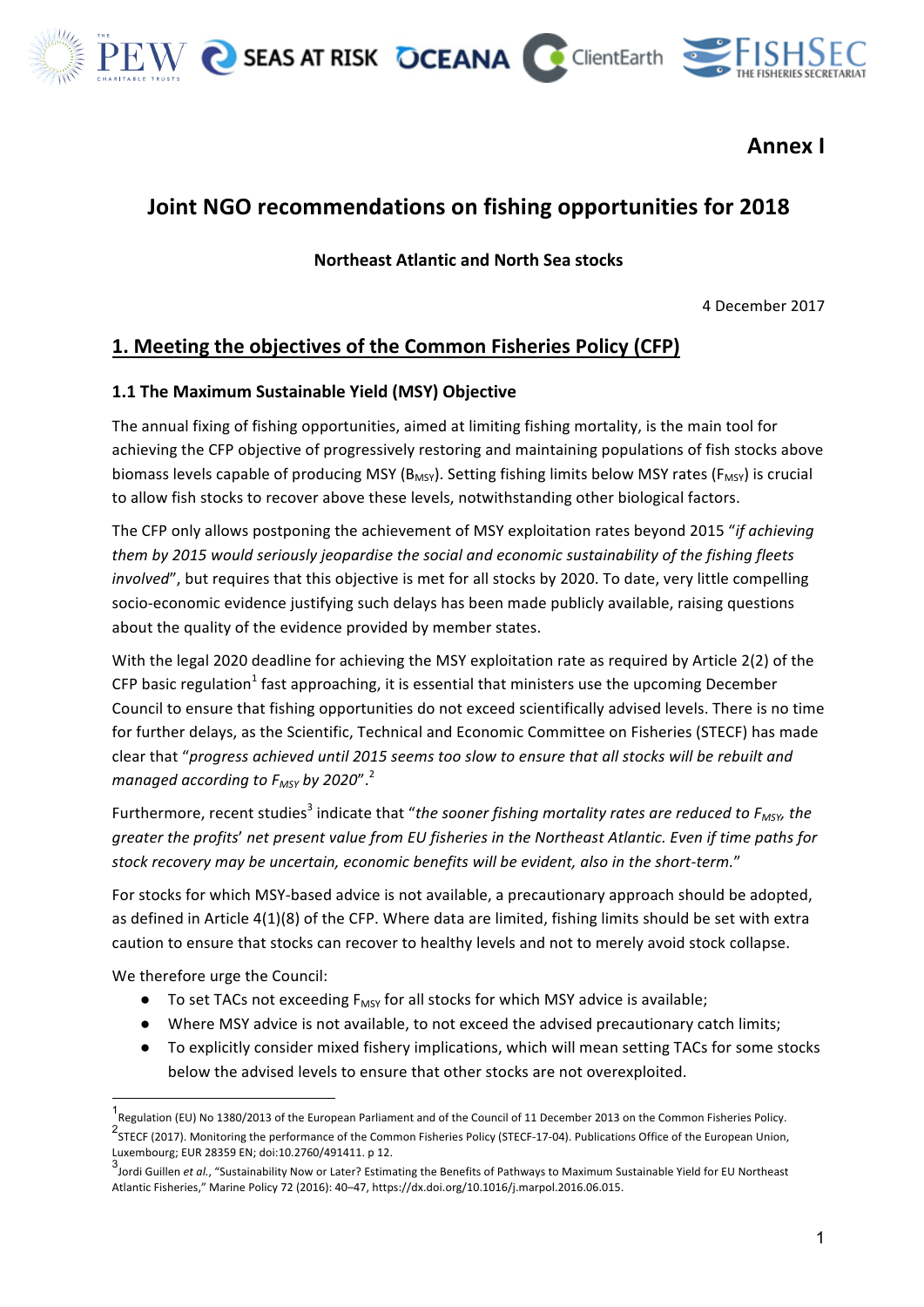### **1.2 Stocks with a presumption of stability**

In 2013, the Council and the Commission agreed to keep the TACs for 21 stocks (later updated to 26) unchanged for 5 years (i.e. until the end of 2018), unless the perception of the status of any of them changed significantly according to scientific advice<sup>4</sup>. This list includes mainly stocks of low economic value with low quota uptake or taken as bycatch, though not necessarily at a low exploitation rate.

Despite repeated ICES advice to reduce the TACs for many of these stocks, the Council has continued to apply the agreement, by rolling-over the fishing opportunities associated with these stocks, thereby perpetuating TACs exceeding the scientific advice. This approach is contrary to the precautionary and ecosystem-based approaches and to the CFP objectives.

We therefore urge the Council:

- To reduce the TACs in line with ICES advice for those stocks which do not display the required stability stipulated in the agreement;
- To commit to ending overfishing for all harvested stocks by rejecting such broad agreements to keep TACs for certain stocks unchanged in future years.

## **1.3 Stocks without a TAC**

A number of stocks which are currently not subject to a TAC have been exploited unsustainably for several years, resulting in ICES advice for zero catches, such as sea bass in the North Sea, Irish Sea, English Channel, Bristol Channel and Celtic Sea, as well as European eel throughout its natural range and sardine in the Cantabrian Sea and Iberian Atlantic waters. The MSY objective in Art. 2(2) of the CFP basic regulation applies to all harvested stocks, whether subject to a TAC or not, and it is crucial that effective stock-specific measures be introduced to ensure that these vulnerable stocks are restored above sustainable levels in line with the legal requirements.

We welcome the Commission's proposal to add the critically endangered European eel stock to the prohibited species list. This would prohibit the targeting of adult eel in marine waters, without causing choke issues for fisheries with bycatch of eel. In order to ensure that overall fishing mortality is reduced to as close to zero as possible, it will also be necessary to create incentives for the active avoidance of eel, and to assess and improve the survivability of released or discarded eel. Full and reliable documentation of all eel catches, as required under the EU Data Collection Framework, is also essential in order to reliably monitor the situation of the stock.

We therefore call on the Council:

- To introduce measures for stocks without a TAC to ensure their recovery and sustainable exploitation in line with the CFP objectives;
- To accept the Commission's proposal to add European eel to the prohibited species list, and to introduce measures that encourage avoidance, to ensure reliable catch documentation, and to assess and improve survivability of released eel. This would complement efforts to reverse habitat degradation and migration obstacles and other measures contained in the national Eel Management Plans.

<sup>4</sup> Joint Statement bv the Council and the Commission "Ad statement stable stocks". Council document PECHE 491, 15502/15 REV1.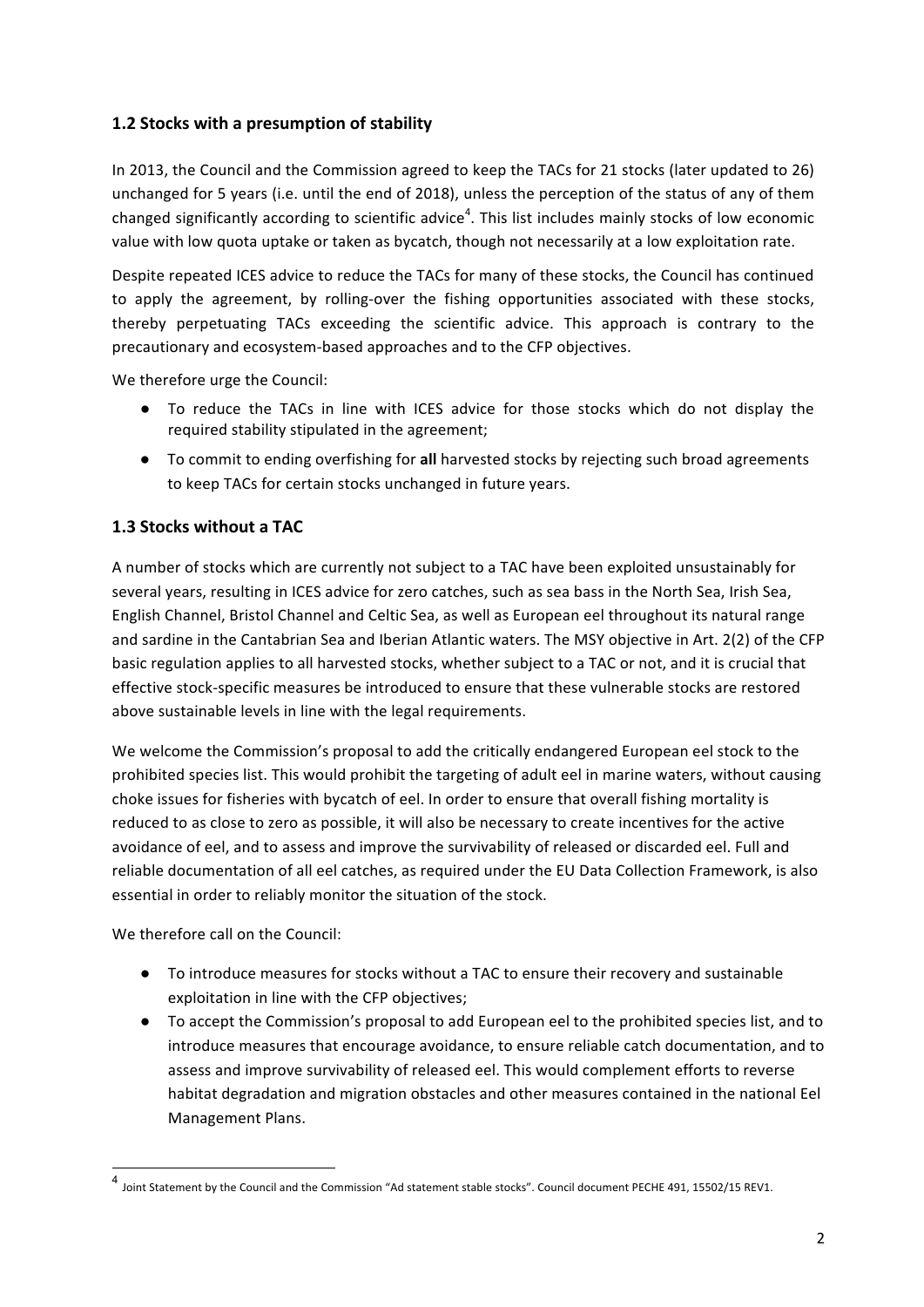#### **1.4 Bycatch provisions**

For a number of vears, certain TACs have included footnotes allowing for bycatches of different species to be counted against the TAC of the target species. For example, the current TAC for sprat and associated bycatches in the Skagerrak and Kattegat (SPR/03A.) contains a footnote allowing 5% of this TAC to be used to cover bycatches of dab, haddock and whiting. As these bycatch footnotes are expressed as a percentage of the target TAC, this can allow for considerable volumes of bycatch (in addition to the catches allowed under the dedicated TAC for the bycatch stocks), particularly where the target species TAC is much larger than the TACs of the bycatch stocks. Moreover, as bycatches under such provisions are not counted against the TACs of the relevant bycatch stocks, they *de facto* represent an additional catch allowance. Furthermore, these footnotes do not include any of the safeguards established for inter-species flexibility in Art 15 of the CFP, such as that the bycatch stock needs to be within safe biological limits.

In its recent evaluation of the potential impact of additional bycatch footnotes requested by certain member states during December Council 2016, STECF concluded that '[t]he scale of the potential *landings of bycatch species arising from pelagic footnote provisions presents very real risks in terms of biology, management and governance of the bycatch species'.*<sup>5</sup> The report further highlighted that there is 'potential to significantly increase the mortality on non-targeted bycatch species to levels *inconsistent* with achieving  $F_{MSV}$  and to the extent that stock biomass could be reduced below safe *biological limits*'.

It is essential to ensure that bycatches under such provisions do not increase fishing mortality of bycatch stocks above the scientifically advised levels. Bycatch in other fisheries should be counted against (or accounted for in) the TAC of the species caught, rather than the TAC of the target species. If Ministers consider it necessary to reserve a certain part of the TACs of the bycatch stocks to cover bycatches in fisheries targeting other stocks, they should base this on scientific advice on the appropriate amount to be reserved, for example considering current and anticipated bycatch levels. In line with STECF's recommendations, this should be done 'through a maximum permitted bycatch *(tonnes)* of the bycatch species and not on a % basis of the target species TAC'.<sup>6</sup>

We therefore urge the Council:

- To ensure that bycatch provision footnotes do not allow total catches of the bycatch stocks to exceed scientific advice, by counting the catches of each species against the respective TAC;
- To ensure that the use of bycatch footnotes is in line with the safeguards established for interspecies flexibility in Art. 15 of the CFP, such as the need for bycatch stocks to be within safe biological limits;
- To remove all existing bycatch footnotes which allow fishing mortality of the bycatch stock to exceed scientifically advised levels, and not to introduce new such footnotes.

 $^5$  Scientific, Technical and Economic Committee for Fisheries (STECF) - 55th Plenary Meeting Report (PLEN-17-02); Publications Office of the European Union, Luxembourg. p. 57. https://stecf.jrc.ec.europa.eu/documents/43805/1780485/STECF+PLEN+17-02.pdf <sup>6</sup> *Ibid*., p. 60.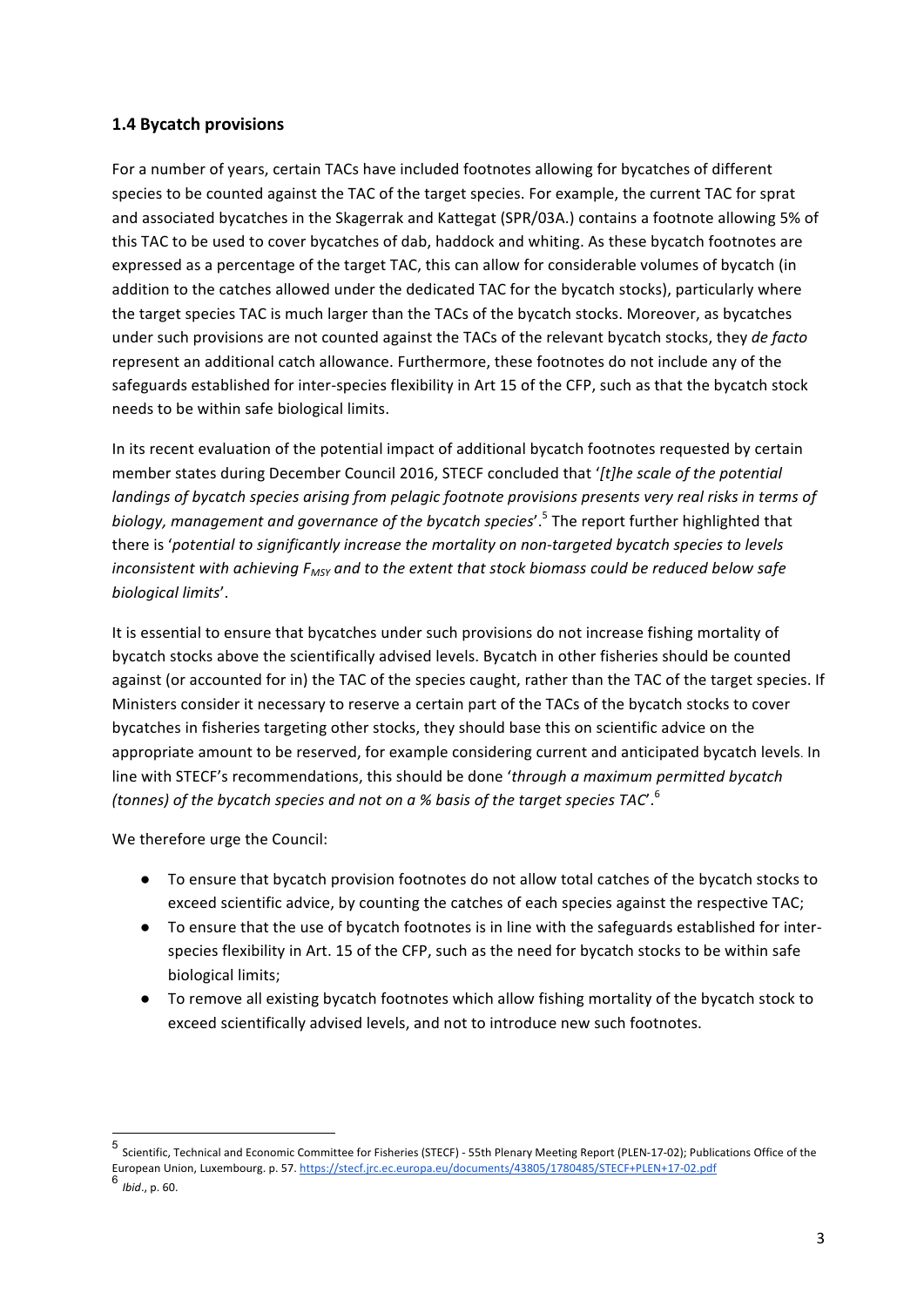# **2. Setting TACs in the context of the landing obligation**

### **2.1 Quota top-ups for fisheries under the Landing Obligation**

Until 2019, catches of many stocks are subject to the landing obligation only if taken by certain fleet segments, i.e. these stocks are only partially under the landing obligation. Appropriate quota top-ups for the TACs referring to such stocks are useful to account for catches that could previously be discarded but will now have to be landed<sup>7</sup>. However, the top-ups must only cover the discard contribution of fleet segments under the landing obligation, and only be used by these fleet segments, since other fleet segments will be able to continue to discard. In order to ensure that the resulting TACs do not exceed sustainable levels, two additional conditions must be met: the agreed TACs before top-ups must not exceed the scientific advice on landings (wanted catch advice), and the subsequent top-ups must be based on reliable data regarding the discard levels of the relevant fleet segments.

We therefore call on the Council:

- Not to grant top-ups that would result in an overall fishing mortality above scientifically advised maximum levels:
- To only apply the top-up percentages to TACs which are set in line with scientific advice before addition of any top-up, as otherwise any excess fishing mortality would be further inflated;
- Not to assign top-ups in the absence of the scientifically assessed discard data from the fleet segments under the landing obligation;
- To indicate clearly which TACs include a top-up, and to specify a) the TAC before top-up, b) the top-up added (in % and tonnes), and c) the final TAC including the top-up.

### **2.2** Accounting for 'combined' *de minimis* exemptions for more than one species

The current North Sea discard plan for demersal fisheries includes a number of 'combined' *de minimis* exemptions which are applicable to and/or are quantified based on the catches of more than one species. The new North Sea and North Western Waters demersal discard plans for 2018 include further such exemptions.

As STECF has concluded, such 'combined' exemptions can bring the fishing mortality of individual species above sustainable levels, if they are not appropriately factored into the relevant TACs.<sup>8</sup>

We therefore call on the Council:

● To account for *de minimis* discards under 'combined' exemptions as recommended by STECF. namely '*by discounting the maximum possible amount of de minimis for each species that could potentially be discarded*' in '*the respective stocks TACs*'.<sup>9</sup> This is crucial to ensure that discards under such exemptions do not undermine the CFP's objectives.

 <sup>7</sup> Read ClientEarth's briefing on quota top-ups for further details: ClientEarth (2016). Quota top-ups and monitoring progress of TAC decisions towards MSY - Why top-up calculations are both crucial and challenging. https://www.documents.clientearth.org/library/downloadinfo/quota-top-ups-and-monitoring-progress-of-tac-decisions-towards-msy-why-top-up-calculations-are-both-crucial-and-challenging/ 8<br>Scientific, Technical and Economic Committee for Fisheries (STECF) - 55th Plenary Meeting Report (PLEN-17-02); Publications Office of the European Union, Luxembourg. p. 38. https://stecf.jrc.ec.europa.eu/documents/43805/1780485/STECF+PLEN+17-02.pdf

 $^9$  STECF (2017). 55th Plenary Meeting Report (PLEN-17-02); Publications Office of the European Union, Luxembourg. p. 38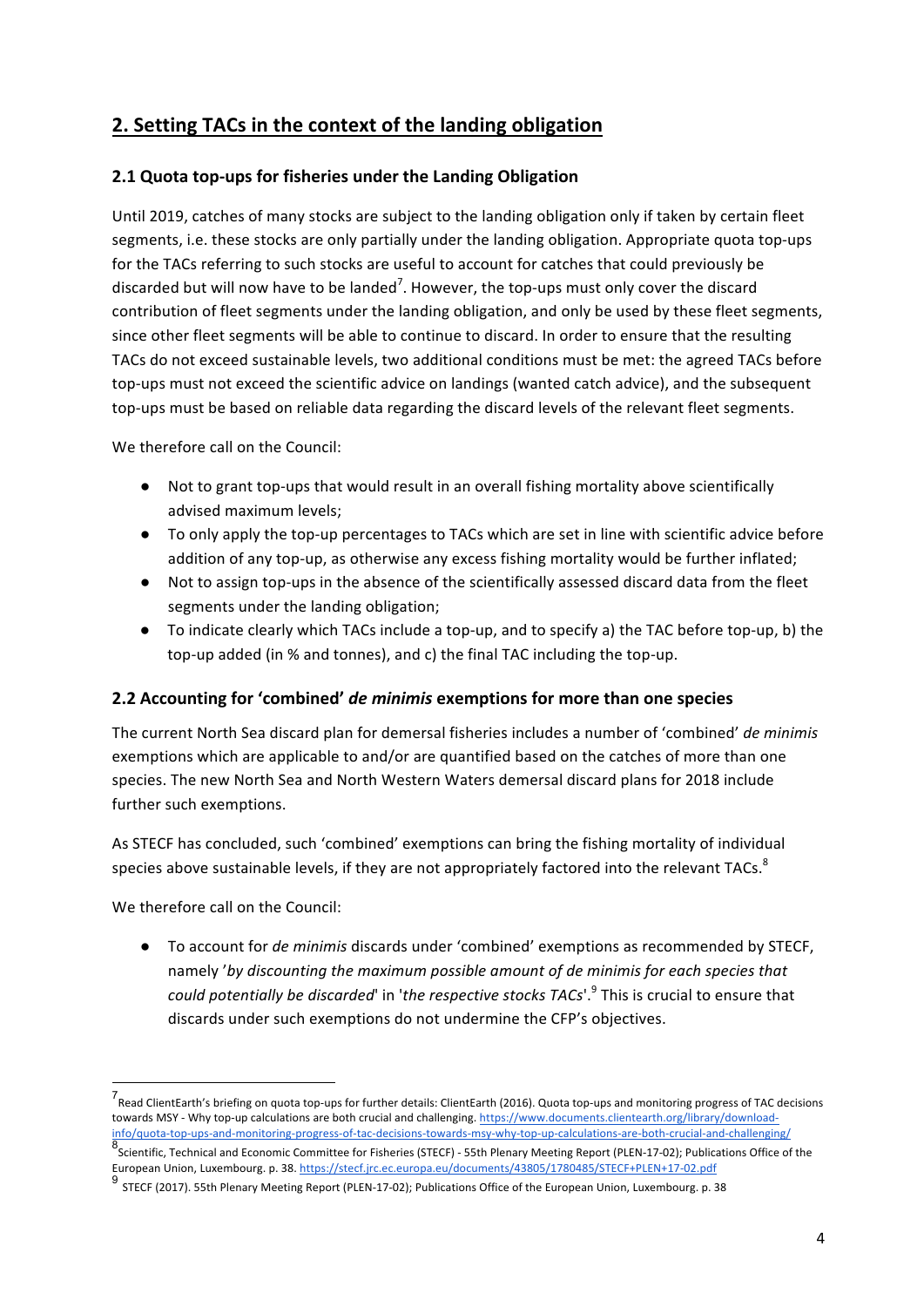### **2.3 Potential removal of stocks from TAC management**

As the 2019 deadline for the full implementation of the landing obligation is approaching, increasing consideration is given to the removal of stocks from the scope of the landing obligation by either removing stocks from TAC management or adding stocks to the prohibited species list, in order to mitigate anticipated choke issues. These options must not be used to circumvent the implementation of the landing obligation, and in any case it must be ensured that they do not jeopardise the conservation and sustainable exploitation of the relevant stocks.

The MSY objective in Art. 2(2) of the CFP basic regulation must be achieved for all harvested species, whether they are subject to a TAC or not, and continued monitoring of all such stocks, as well as the introduction of alternative management measures where necessary, is essential to achieve this.

We therefore call on the Council:

- Not to remove TACs or add species to the prohibited species list in order to avoid the full implementation of the landing obligation;
- To carry out a scientific assessment, through ICES or STECF, of the situation and potential implications in terms of sustainable exploitation and conservation of the relevant stocks, prior to any decision to remove TACs:
- To put alternative measures and safeguards in place as soon as any TAC is removed, in line with the best available scientific advice, so as to guarantee the protection and good status of the relevant stocks; and to monitor the effectiveness of such measures and review them regularly, to ensure that they fulfil their purpose.

# **3. Improving the transparency and accountability of setting fishing limits**

#### **3.1 Documenting the decision-making process**

The Council's response to ClientEarth's Access to Information Request<sup>10</sup> regarding the information used to set TACs for 2017 highlighted an unacceptable lack of transparency regarding the decisionmaking process during and in the lead-up to the December Council in 2016, when many TACs were agreed that exceeded the levels proposed by the Commission and advised by ICES $^{11}$ . Concerns regarding potential consequences of the landing obligation and the anticipated socio-economic impact of following the Commission's proposal and scientific advice were often used by the member states to justify their (mostly successful) requests for higher TACs, while sufficient evidence to support these claims and any concrete plans as to how the MSY exploitation rates required by Art. 2(2) are to be achieved by 2020 at the latest were lacking.

We call on the Council:

• To record comprehensive and detailed minutes during Council negotiations and make them publicly available as soon as the TACs have been agreed<sup>12</sup>;

<sup>10</sup> First Access to Information Request (AIR) submitted to the Council of the EU on 14 December 2016 requesting 'access to information regarding total allowable catches (TACs) of EU fish stocks in the Northeast Atlantic discussed and adopted on 12 and 13 December 2016'. Response received on 2 February 2017. Confirmatory application (Ref: 16/2430-Id/dm) sent on 24 February 2017, response received on 2 April 2017. Second AIR submitted to the European Commission on 26 June 2017 (GestDem 2017/3796- Ares (2017) 3211301), details and response available on https://www.asktheeu.org/en/request/access\_to\_documents\_related\_to\_t#outgoing-8779

<sup>&</sup>lt;sup>11</sup> The Pew Charitable Trusts (2017). Analysis of Total Allowable Catches in the North-East Atlantic for 2017. March 2017. http://www.pewtrusts.org/~/media/assets/2017/03/20170307\_pew\_analysis\_tac\_2017.pdf?la=en

 $\overline{12}$  Transparency International (2016). Overfishing in the darkness. A case study on transparency in Council decision-making, p. 26. https://transparency.eu/wp-content/uploads/2016/10/21-09-2016-Fishing-report-web.pdf